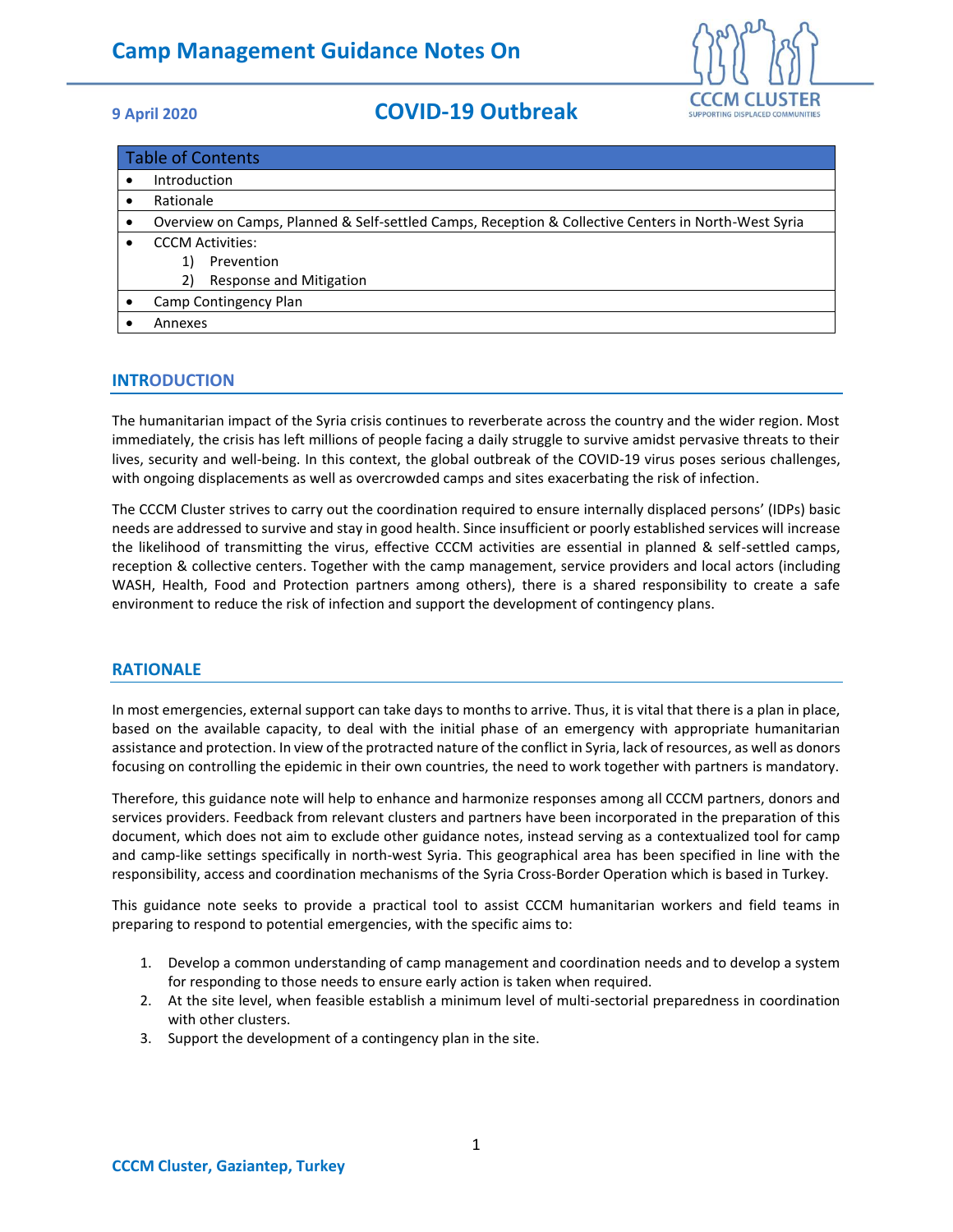

## **OVERVIEW ON CAMPS, PLANNED & SELF-SETTLED CAMPS, RECEPTION & COLLECTIVE CENTERS IN NORTH-WEST SYRIA**

IDP well-being is primarily the responsibility of the local authorities. However, many of the local authorities in northwest Syria (NWS) either lack autonomy, have limited capacity, or operate in areas controlled by armed groups. Moreover, there is a critical need for CCCM knowledge and focus on humanitarian needs in this context. Many IDPs have exhausted nearly all their financial, social, and physical assets; and require multi-sectoral support. To ensure that IDPs have access to a coordinated WASH, Shelter/NFI, FSL, Health and Protection response, the following types of IDP sites are tracked by the CCCM Cluster.

In NWS, the camp IDP communities are settled in:

- 1. **Self-settled Camps**: These are the majority, including 651 out of 706 sites, providing accommodation to 1,020,990 IDPs. Key gaps include the lack of camp managers, committees or referral systems; as well as insufficient reporting of needs leading to limited service provision.
- 2. **Planned Camps:** There are 44 planned camps, out of 706 sites, listed in the CCCM Database (ISIMM) providing accommodation to 111,964 IDPs. The IDPs' living conditions are of a relatively high standard compared to other sites. However, the development of the camp management is still required, as well as clarification on camp management roles and responsibilities (see annex). A main priority is to coordinate the provision of services in the camps, and to enhance the quality of the support provided.
- 3. **Reception Centers:** There are 3 Reception Centers which are currently running at over their capacity. Most of the IDP families hosted in Receptions Centers have been there for three months already. There is a management system through NGOs and a services monitoring system in place.
- 4. **Collective Centers:** There are 8 Collective Centers scattered close to and outside cities, providing accommodation to 7,547 IDPs. Limitations in the management system impacts the services provided.
- 5. Some newly established sites have been recently reported and are pending verification.



In addition, the CCCM Cluster via the Land Identification Task Force has identified land for camp expansion and establishment purposes; with regards to the COVID-19 response, this land may be used for quarantine or decongestion of the most over-crowded IDP sites at risk of an outbreak.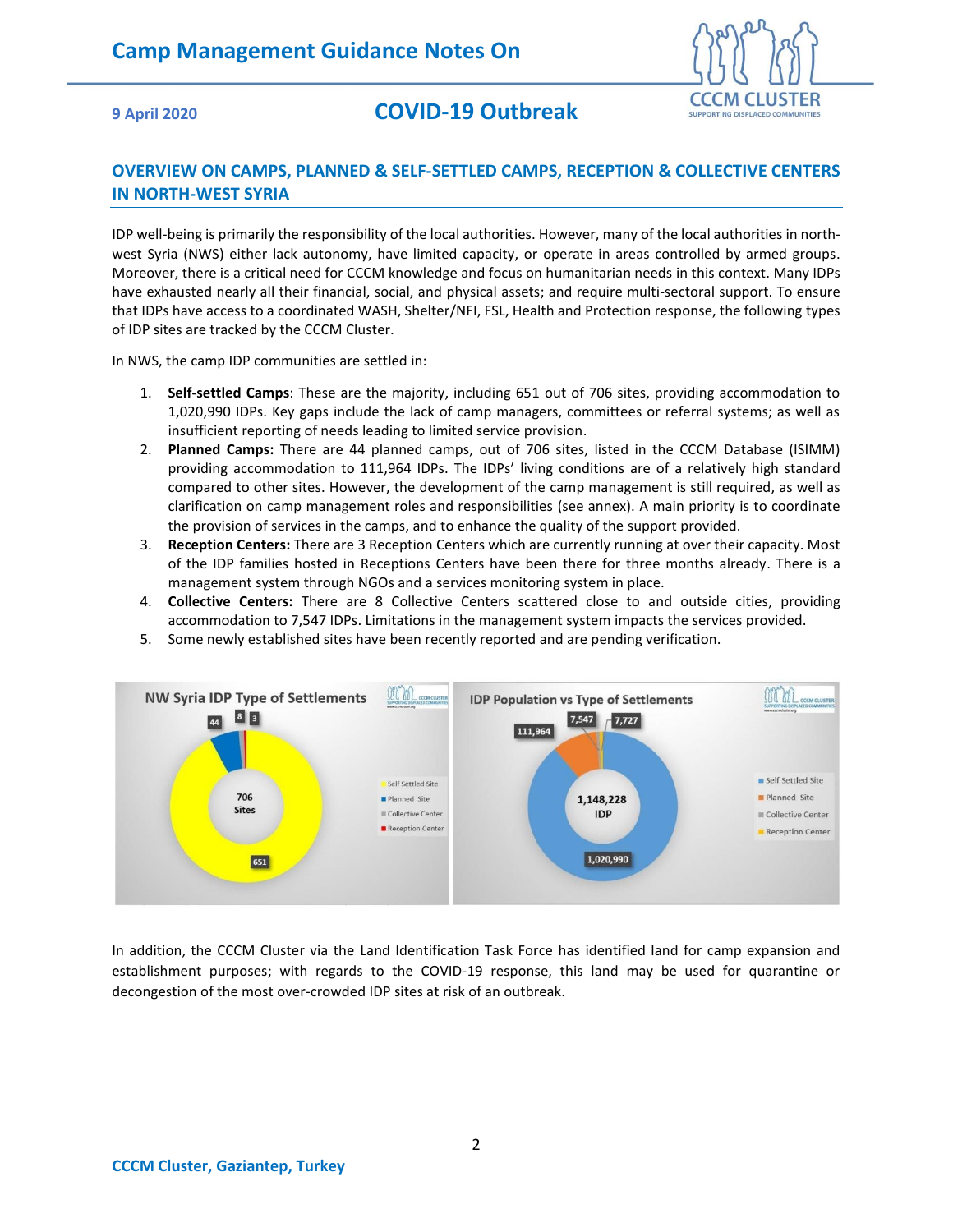

## **CCCM ACTIVITIES**

As camp management operations involve direct engagement with IDPs and local communities, it is vital that humanitarian actors take necessary precautionary measures to ensure that their teams do not increase the risk of transmission and exposure to the virus. Therefore, in NWS, *personnel working in collective sites need to be wellinformed of the risks related to an outbreak of COVID-19 in the site. In case of potential exposure to the virus, personnel should not go to work for 14 days following the exposure; likewise, if COVID-19 symptoms are experienced, they should not be allowed to work. Personnel should be given access to the necessary protective materials, such as sanitizer, gloves and masks.* Further information is available from:

- **[Sphere Standards and Coronavirus Response](https://spherestandards.org/coronavirus/)**
- [World Health Organization's Coronavirus Disease \(COVID](https://eur02.safelinks.protection.outlook.com/?url=https%3A%2F%2Fwww.who.int%2Femergencies%2Fdiseases%2Fnovel-coronavirus-2019&data=02%7C01%7Cdaviesa%40unhcr.org%7C5163b1af9d8a4ac1a19108d7d631c259%7Ce5c37981666441348a0c6543d2af80be%7C0%7C0%7C637213381508410075&sdata=zD%2B1NVYmKGSNCoiQ72Mw23Cusxm99C%2FMWkqPBKhIs0U%3D&reserved=0)-19) Pandemic
- [IASC COVID-19 Outbreak Readiness and Response](https://eur02.safelinks.protection.outlook.com/?url=https%3A%2F%2Finteragencystandingcommittee.org%2Fcovid-19-outbreak-readiness-and-response&data=02%7C01%7Cdaviesa%40unhcr.org%7C5163b1af9d8a4ac1a19108d7d631c259%7Ce5c37981666441348a0c6543d2af80be%7C0%7C0%7C637213381508420063&sdata=kO4BBCEqvjg1oJCbnzVyYHbQqlQl5fIMR0hllGWaae0%3D&reserved=0)

## 1- PREVENTION

In preparation for an outbreak of COVID-19, the following measures are advised:

#### **Site-level planning**

- ➢ Camp Management to develop a plan for each camp, Reception Center and Collective Center, in consultation with service providers and camp committees, covering preparedness activities and response if cases are suspected or confirmed.
- $\triangleright$  Discuss contingency and monitoring planning with service providers and local authorities, possibilities of identifying additional land for relocation and decongestion, and on scaling up WASH and health services, especially for high-risk populations.
- $\triangleright$  Map, assess, and identify gaps in service provision; whilst prioritizing planned activities in consultation with service providers and camp committees. Share and inform all stakeholders of the prioritization criteria.
- $\triangleright$  Life-saving activities should be continued as long as it is considered safe for both humanitarian workers and the IDP communities.
- ➢ Whenever possible, relocate IDPs in the Reception Centers to permanent settlements in order to decongest the center and minimize the risk.

#### **Referral pathways**

- ➢ Map available services and referral pathways specific to the COVID-19 response, ensuring all field staff and communities have access to relevant contacts and information.
- $\triangleright$  All stakeholders should be aware of the reporting mechanisms and sharing information with partners working on the site. Any concerns should be reported to the CCCM Cluster and other relevant clusters.

#### **Community engagement**

- $\triangleright$  IDP communities' engagement must continue in assessing risks, monitoring, reporting, planning and implementing prevention measures.
- $\triangleright$  Use the community leaders and set up monitoring teams as well as those who will follow up with high-risk populations. Support with the provision of training on COVID-19 and key messages.
- ➢ Utilize diverse methods to spread messaging, such as Information Education Communication (IEC) materials, radio announcements or digital platforms; rather than door-to-door or mass in-person campaigns.
- ➢ The COVID-19 pandemic also heightens risk factors for Sexual Exploitation and Abuse (SEA). Awareness and training materials for humanitarian staff and beneficiaries are available and incidents should be reported via the PSEA hotline (see annex).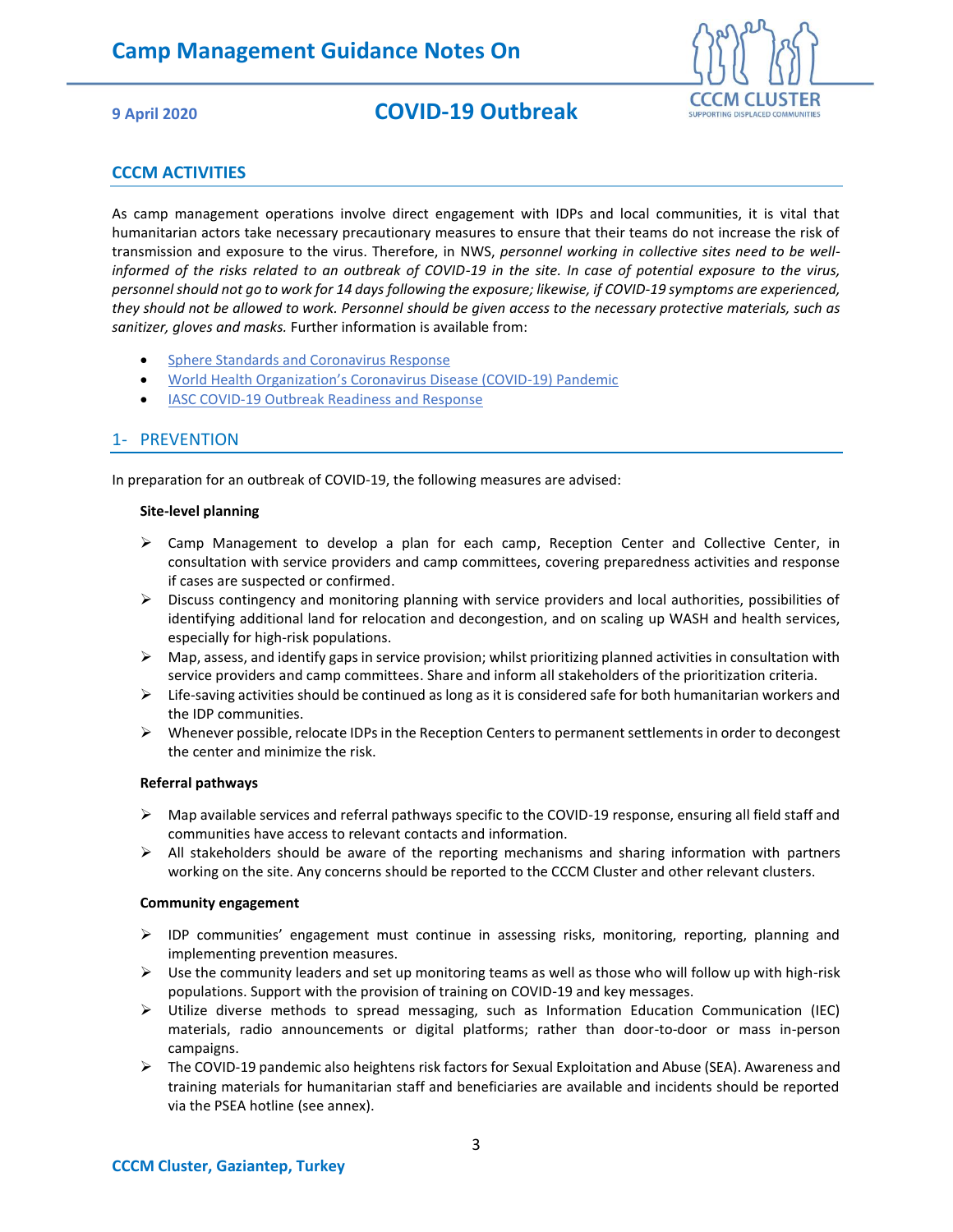

#### **Information provision**

- $\triangleright$  Key messages developed by Health, WASH and Protection partners should be shared to answer IDPs' questions and to prevent the spread of rumors. Ensure two-way communication mechanisms, such as WhatsApp or phone hotlines, feedback boxes, or in-person access to humanitarian staff, are in place to be able to receive and respond to community concerns.
- $\triangleright$  As outlined in the Health guidance, minimize large gatherings as much as possible, adapting methods for group activities, distribution and messaging.
- $\triangleright$  Make sure that CCCM staff, partner staff, camp management and administration, and community leaders receive training on COVID-19 self-protection and key messages.

#### **Support Health and WASH activities**

- $\triangleright$  To the extent possible, support establishment of Health and WASH activities in line with the respective technical advice, including integrating guidance on new arrivals.
- $\triangleright$  Scale up cleaning and hygienic measures. This includes increasing water facilities and access to handwashing stations, providing cleaning materials such as soap, having more garbage bins especially at reception points, and ensuring their systematic emptying and hygienic disposal to a specified landfill.
- $\triangleright$  In line with Health Cluster advice, identify potential isolation areas and required actions to take in these areas in coordination with the Protection Cluster.
- ➢ Assess the camp population demographics against the high-risk groups as identified per WHO guidance. Older persons and those with pre-existing medical conditions are more susceptible to severe symptoms of COVID-19. Data on persons with specific needs, such as single-parent households and persons with disabilities, can also inform the response should COVID-19 be found in the camp.

## 2- RESPONSE AND MITIGATION

When an infected case(s) of COVID-19 is confirmed, the camp management must switch to the response and mitigation phase:

#### **Site-level planning**

 $\triangleright$  Maintain all above prevention measures.

#### **Referral pathways**

- $\triangleright$  Activate available referral pathways, referring the identified case(s) to the Health actor in the camp. Any health facilities that provide clinical care for COVID-19 need to be identified and coordination established for referral.
- ➢ Detect and monitor social, economic and protection challenges and needs through multi-sectoral partnerships, including coordination with Child Protection actors in the camp in case of separated families.

#### **Community engagement**

➢ IDP communities' engagement must continue throughout the outbreak in assessing risks, monitoring, reporting, planning and implementing mitigation and response measures.

#### **Information provision**

- ➢ Communicate critical information to all communities to maintain transparency and counter misinformation.
- $\triangleright$  Minimize panic and urge the IDP community to stay home and not to gather.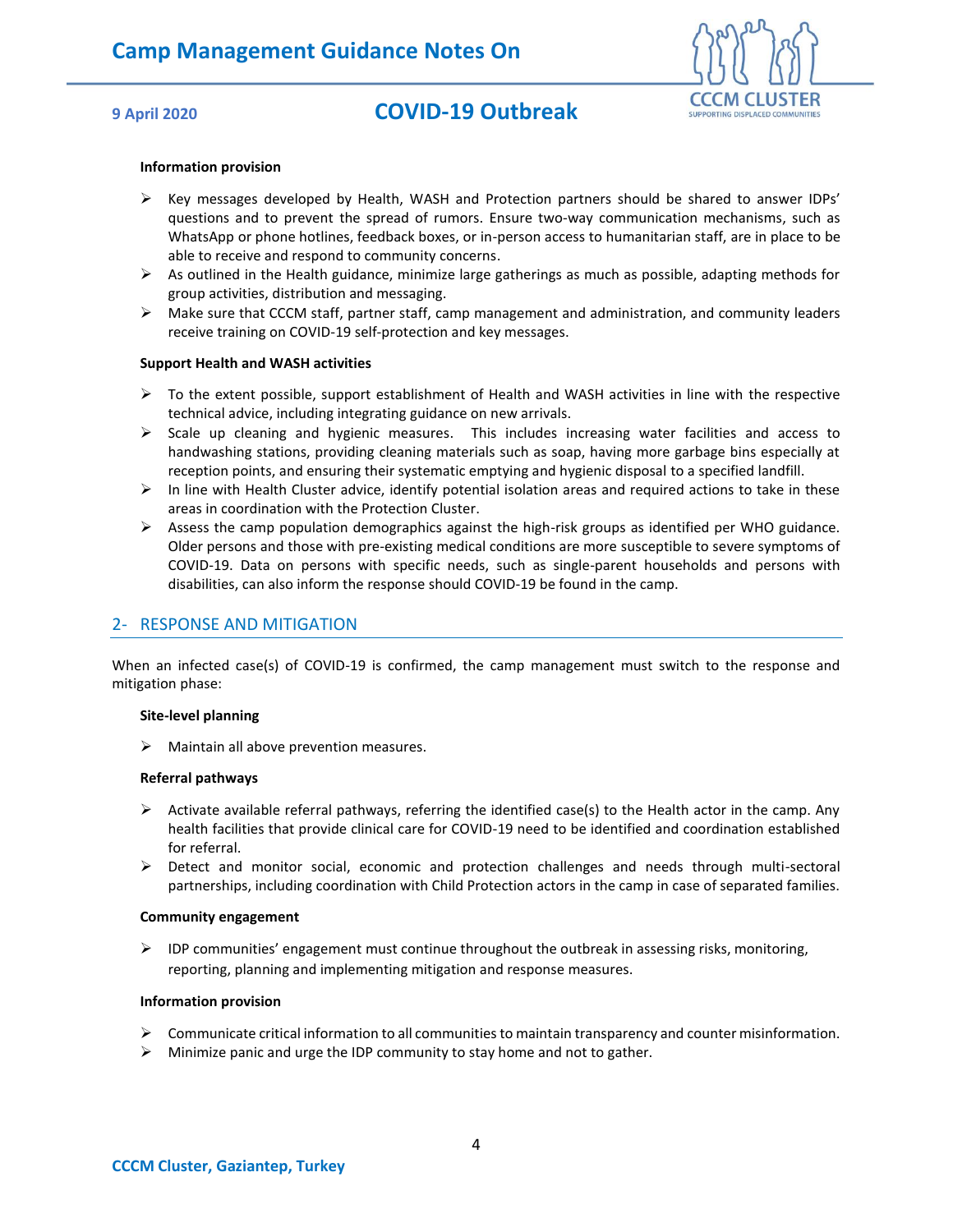

#### **Support Health and WASH activities**

- ➢ Implement and follow up on the Health and WASH Clusters' Guidance Notes (see annex) during outbreak. Pay specific attention to the advice to:
	- o Limit human-to-human transmission, including reducing secondary infections among close contacts and healthcare workers, preventing transmission amplification events, strengthening health facilities.
	- $\circ$  Refer to health partner for the provision of optimized care early for infected patients.
	- o Evacuate the infected family to medical quarantine for treatment and contain the infection to the extent possible. Request families living in the area of the suspected case to remain in their tents.
	- o Humanitarian actors and service providers to undertake self-protection measures (hand washing, distancing etc.).

### **CAMP CONTINGENCY PLAN**

The aim of this section is to provide a practical overview of prevention, mitigation and response measures for the purpose of supporting camp management in the development of a Camp Contingency Plan. Camp management will need to consider and tailor these recommendations to their specific context. Suggested measures to incorporate into an updated Camp Contingency Plan include:

- ➢ **Contingency plan** should be in line with national and local plans, if available.
- ➢ **Scale-up of WASH and health services** with a focus on COVID-19, prioritizing high-risk areas.
- ➢ **High-risk population groups** identified and special support measures in place.
- ➢ **Prioritized activities and referral pathways** shared with partners and community members.
- ➢ **Business continuity plans and access analysis** developed in case of temporary absence of personnel and disruptions related to COVID-19 propagation.
- ➢ **CCCM staff** are trained on COVID-19 self-protection and key messages.
- ➢ **Suspected cases** reported to the Health and CCCM Cluster.
- ➢ **Identification of land** for additional health services, de-congestion, distribution set-up and potential isolation areas.
- ➢ **Mass information campaigns** are coordinated between WASH, Health, CCCM, and Protection partners; only approved messages are used.
- ➢ **Large gatherings** are stopped, and alternative distribution modalities are ready.
- ➢ **Protocol on new arrivals** established, including provision of information on preventative measures, as well as possible quarantine and health screening if feasible.

### **ANNEXES**

#### **References**

- ➢ [Sphere Standards and Coronavirus Response](https://spherestandards.org/coronavirus/)
- ➢ [World Health Organization's Coronavirus Disease](https://eur02.safelinks.protection.outlook.com/?url=https%3A%2F%2Fwww.who.int%2Femergencies%2Fdiseases%2Fnovel-coronavirus-2019&data=02%7C01%7Cdaviesa%40unhcr.org%7C5163b1af9d8a4ac1a19108d7d631c259%7Ce5c37981666441348a0c6543d2af80be%7C0%7C0%7C637213381508410075&sdata=zD%2B1NVYmKGSNCoiQ72Mw23Cusxm99C%2FMWkqPBKhIs0U%3D&reserved=0)  [\(COVID-19\) Pandemic](https://eur02.safelinks.protection.outlook.com/?url=https%3A%2F%2Fwww.who.int%2Femergencies%2Fdiseases%2Fnovel-coronavirus-2019&data=02%7C01%7Cdaviesa%40unhcr.org%7C5163b1af9d8a4ac1a19108d7d631c259%7Ce5c37981666441348a0c6543d2af80be%7C0%7C0%7C637213381508410075&sdata=zD%2B1NVYmKGSNCoiQ72Mw23Cusxm99C%2FMWkqPBKhIs0U%3D&reserved=0)
- ➢ [Open WHO COVID-19 Response Online Trainings](https://openwho.org/channels/covid-19)
- $\triangleright$  WHO local drop-box for the Syria response: [https://www.dropbox.com/sh/xu6o8lp7h0e7u5](https://www.dropbox.com/sh/xu6o8lp7h0e7u5n/AABLG4rF9NyNJOh2CyLUpPmPa?dl=0) [n/AABLG4rF9NyNJOh2CyLUpPmPa?dl=0.](https://www.dropbox.com/sh/xu6o8lp7h0e7u5n/AABLG4rF9NyNJOh2CyLUpPmPa?dl=0)
- ➢ [Global WASH Cluster](https://docs.google.com/document/d/1YXrH8kQn8NGJOXOkpdxW-stsTsxM9L0PSRyMPkhNnOc/preview)
- ➢ [IASC COVID-19 Outbreak Readiness and Response](https://eur02.safelinks.protection.outlook.com/?url=https%3A%2F%2Finteragencystandingcommittee.org%2Fcovid-19-outbreak-readiness-and-response&data=02%7C01%7Cdaviesa%40unhcr.org%7C5163b1af9d8a4ac1a19108d7d631c259%7Ce5c37981666441348a0c6543d2af80be%7C0%7C0%7C637213381508420063&sdata=kO4BBCEqvjg1oJCbnzVyYHbQqlQl5fIMR0hllGWaae0%3D&reserved=0)
- ➢ [Global Humanitarian Response Plan: COVID-19](https://reliefweb.int/report/world/global-humanitarian-response-plan-covid-19-april-december-2020)
- ➢ [CCCM Cluster Cornavirus](https://cccmcluster.org/news/coronavirus-advisory) Advisory
- ➢ [Camp/Site Management](https://www.humanitarianresponse.info/en/op%C3%A9rations/d%C3%A9mocratic-republic-congo/document/campsite-management-interim-operational-guidance-covid) Interim Guidance for [COVID-10 Readiness and Response](https://www.humanitarianresponse.info/en/op%C3%A9rations/d%C3%A9mocratic-republic-congo/document/campsite-management-interim-operational-guidance-covid)
- ➢ Camp Management Operational Guidance: IOM.
- ➢ CCCM Guidance on IDP Camp Establishment.
- ➢ PSEA hotline (+90 530 915 1895 (Arabic); +90 530 915 1897 (English); +90 537 040 7080 (Other Language))